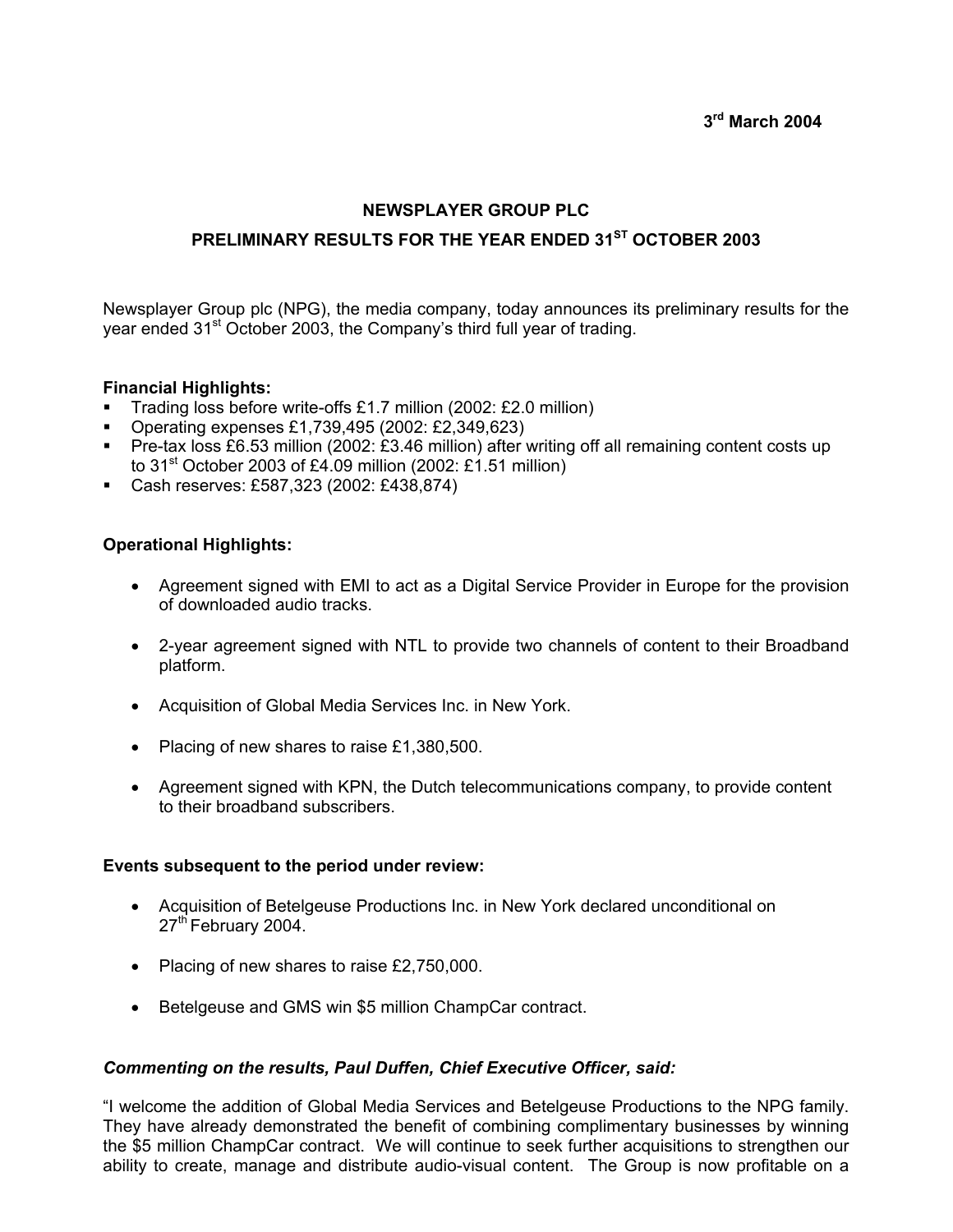Page 2

monthly basis and I am confident that we will make a profit for the current financial year ending 31st October 2004."

#### **Appointment of new Broker**

The Company is pleased to announce that it has appointed Durlacher as nominated advisor and stockbroker effective from 16<sup>th</sup> February 2004.

#### **Board Changes**

Hugo Drayton resigned as a non-executive Director with effect from 31<sup>st</sup> July 2003. Steven Smith was appointed as a non-executive Director with effect from  $12<sup>th</sup>$  August 2003 and has now become Deputy Chairman. David Wiseman was appointed as Chief Financial Officer with effect from  $1<sup>st</sup>$  September 2003. Adam Cohen was appointed as an executive Director with effect from  $10<sup>th</sup>$ September 2003.

#### **Change of Auditor**

The Company is pleased to announce that it has appointed Nexia Audit Limited as auditors effective from 15<sup>th</sup> December 2003.

#### **Enquiries:**

| Paul Duffen, Chief Executive Officer<br>Newsplayer Group plc | Tel: 020 7927 6699 |
|--------------------------------------------------------------|--------------------|
| Philip Ranger, Merlin PR                                     | Tel: 020 7653 6620 |
| Simon Hirst, Durlacher                                       | Tel: 020 7459 3600 |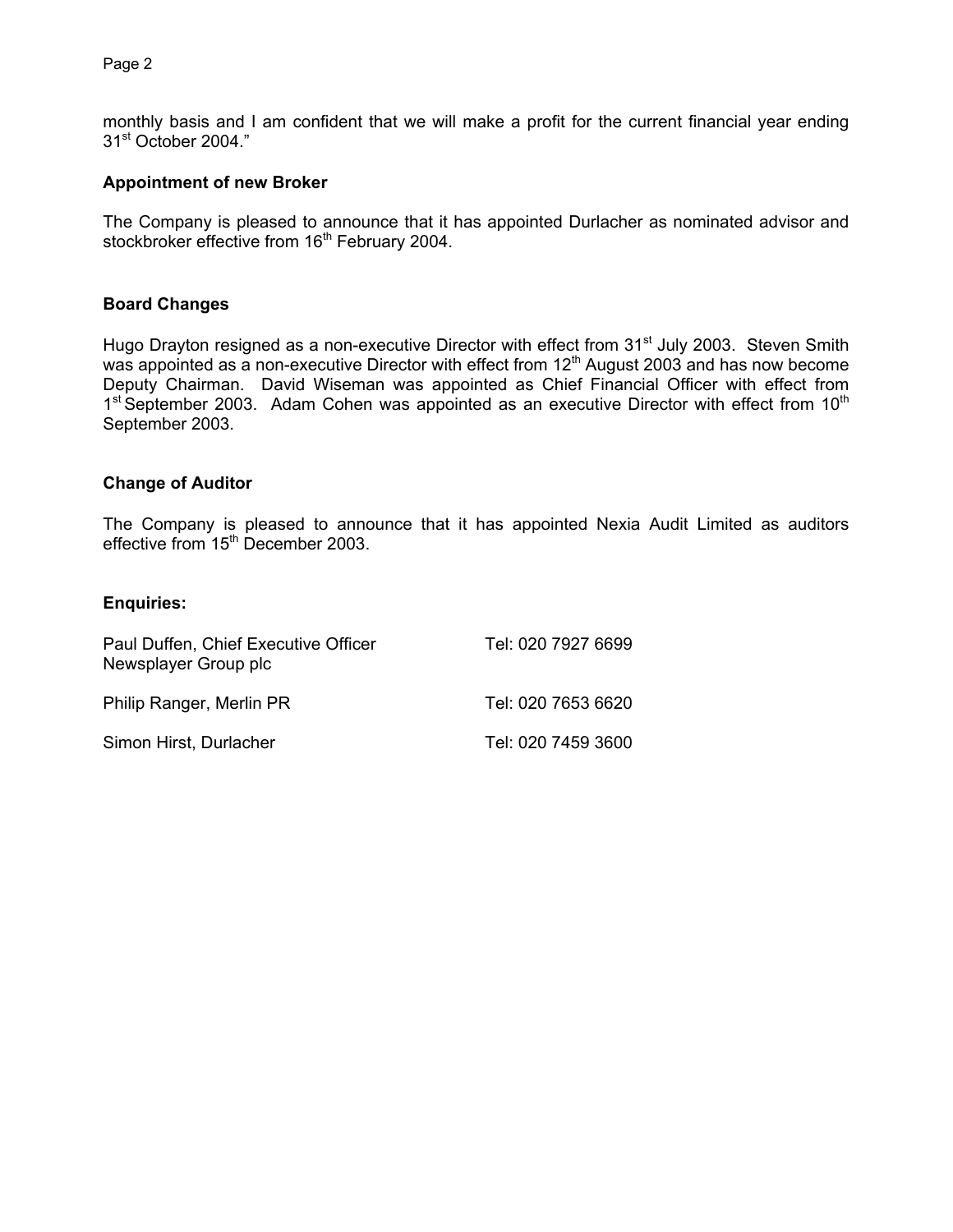# **CHAIRMAN'S STATEMENT**

This has been a significant period of achievement and growth for NPG. During 2003 the business was re-structured, important new distribution deals were signed and we acquired a media services business in New York. Since the end of the 2003 financial year we have pursued another acquisition in New York which was declared unconditional on  $27<sup>th</sup>$  February 2004. As a result of these initiatives I am pleased to announce that the Group is now profitable and cash generative on a monthly basis.

# **Financial results**

2003 was a year of transition leading to a sharp fall in turnover mainly due to the cessation of loss making activities relating to hard media licensing in the UK. Consequently, the trading loss before write-offs narrowed to £1.7 million from £2.0 million in the previous year. We implemented an extensive programme of cost reductions in our core UK business and increased our focus on the US. As part of this process, we closed our technology facility in Harrogate and transferred all of our technology resources to Global Media Services ("GMS") in New York. The UK headcount was reduced by 40% and successfully re-focused on targeting bulk deals with major distributors, the benefit of which will impact our current year numbers.

# **Distribution**

In the first half of the year we signed an agreement with Cross Media Entertainment to distribute NPG properties in North America and we launched a mobile streaming video pilot programme with SFR in France.

In September 2003 we signed a distribution agreement with leading Dutch telecommunications company, KPN, to license our Newsplayer, PureWorldCup, Screenplayer and VideoTV streaming video archives for provision to their ADSL customers. In December 2003 we announced a distribution agreement with NTL Home to provide content for NTL's Broadband Plus ('B+') service. The B+ package offers NTL broadband subscribers unlimited access to a comprehensive choice of games, music and entertainment for £3.99 per month and NTL will pay NPG a share of these revenues. The two-year agreement makes all seven of NPG's content channels available to NTL's 300,000 broadband customers in the UK with connection speeds of 600kbps or 1mbps.

These agreements highlight the leading role that NPG will play in the broadband video-on-demand world as it continues to develop.

# **Acquisitions**

In September 2003 we completed the acquisition of GMS and in February 2004 the acquisition of Betelgeuse Productions Inc. ("BPI") was declared unconditional. These acquisitions further enhance the Group's positioning as a full service, cross platform, digital content business and provide critical mass, infrastructure and efficiencies for the Group's activities in the USA.

GMS, based in New York, generates its revenues by providing customers with a comprehensive portfolio of professional services to enable the exploitation of audio-visual content on the Internet. GMS provides the Group with service-based revenues from activities such as encoding, hosting, content delivery, encryption, distribution, ad insertion, pay-per-view, syndication, digital rights management, content management, messaging, transaction processing and clearing.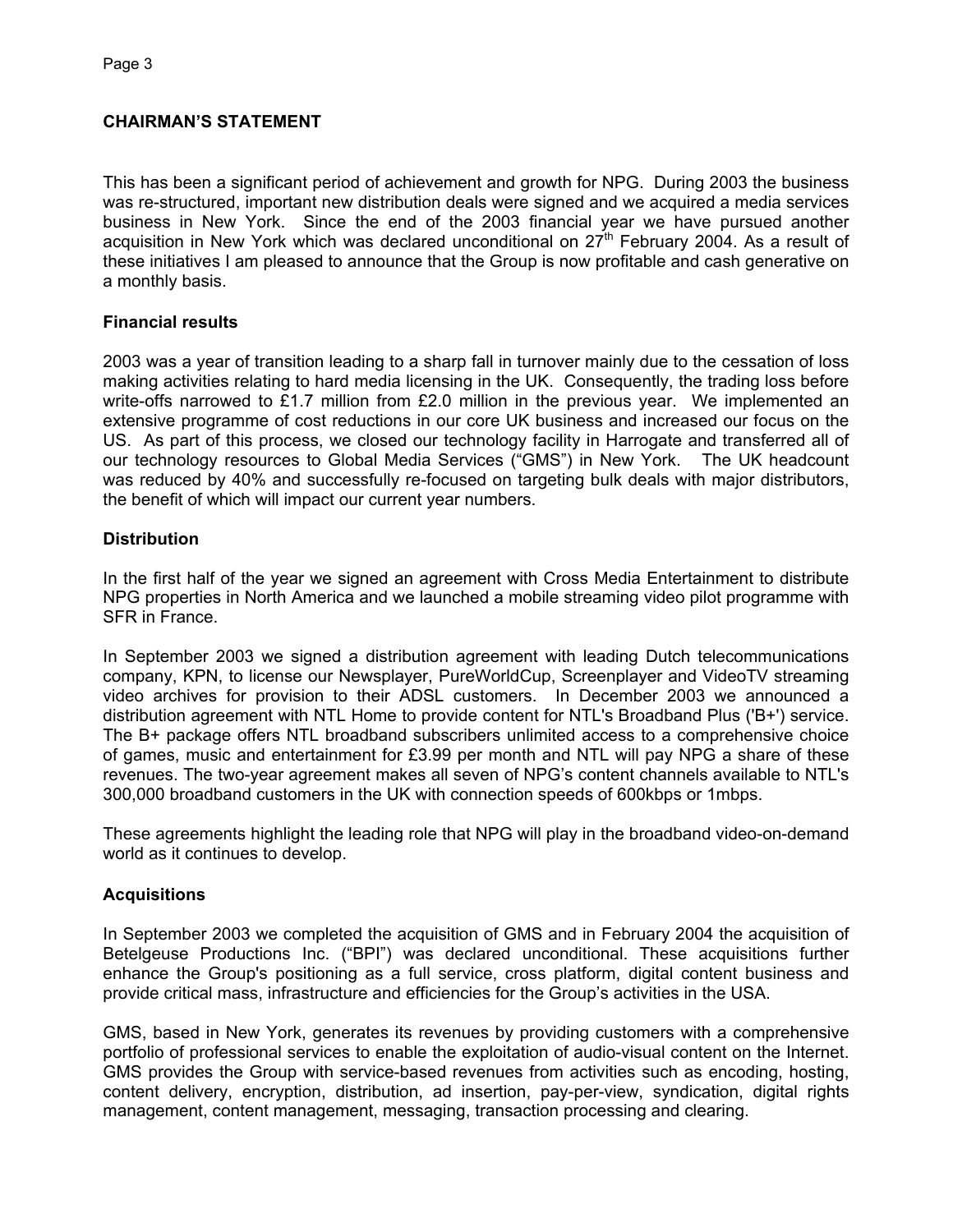BPI is an independent programme maker as well as a provider of broadcast production and postproduction services for major TV networks, cable channels and advertising agencies. The business is based in central Manhattan, where it has been located for over 20 years. In that time BPI has established itself as a market leader with strong brand values and has won over 50 Emmy awards. Amongst other shows, BPI produces 'Inside the Actors' Studio' for NBC, now in its 9th season and one of the most highly rated programmes on the Bravo channel. BPI's expertise in programme making will be applied to NPG's extensive content libraries to produce programming specifically designed for new platforms such as mobile and broadband. NPG's existing stock footage business, Footage.net, will be relocated from Virginia to BPI's premises in Manhattan which will accelerate the launch of a transactional platform allowing researchers to locate, retrieve, license and take delivery of stock footage quickly and efficiently. This will significantly increase the revenue generating potential of Footage.net and its clients.

In addition, GMS will work closely with BPI to develop digital solutions for content management, storage and distribution as well as web based initiatives to add value to traditional broadcast technologies. This collaboration will enable BPI to become a leading provider of Internet Protocol based video-on-demand services to the US television industry alongside its existing focus on creative excellence.

The partnership between BPI and GMS has delivered early success in winning the contract to provide both television and Internet production services to the ChampCar racing series for the 2004 season. The initial contract will run from February  $24<sup>th</sup>$  2004 until December  $31<sup>st</sup>$  2004 and will generate revenues of circa US\$5 million for the Group.

## **Summary**

With the addition of GMS and BPI, the Group now has a broad base of services, content and expertise with which to build revenues and profits. During the year NPG raised £1,380,500 in new equity and is in the process of completing a placing of new shares to realise a further £2,750,000 in additional working capital. The Company is now on a sound financial footing and we remain committed to grow the business both organically and by acquisition.

*David Holdgate, Chairman.* 

## **OVERVIEW**

These results cover the year ended  $31<sup>st</sup>$  October 2003, NPG's third full year of trading.

NPG's principal activity during the period was exploiting rights and/or licenses to quality cultural and historical video content and marketing them globally to business, educational and consumer audiences using interactive technology. Revenues were generated from the licensing of content to third parties, from subscription and pay-per-view fees paid by consumers, and from shared advertising revenues.

#### **FINANCIAL RESULTS**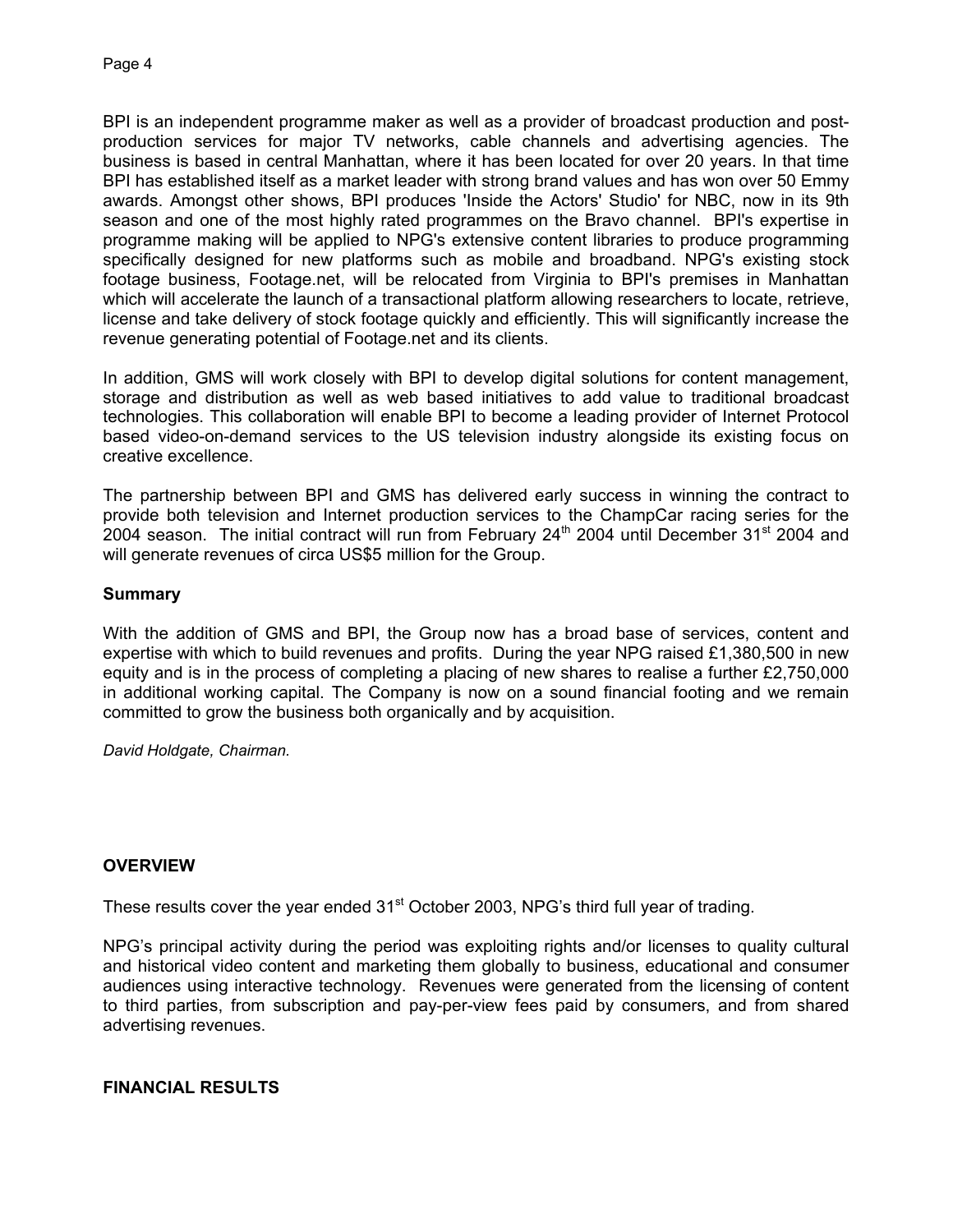Revenues for the year were £264,522 down from £954,264 for the period ended 31<sup>st</sup> October 2002. Revenues were generated from subscriptions to the various NPG websites, from licensing of content, and from product licensing to third parties.

The Group has amended its accounting policy with regard to intangible fixed assets in relation to intellectual property rights. Previously the Group wrote off such rights over the period of the licence to exploit them subject to a provision for impairment. With effect from the accounting period starting 1<sup>st</sup> November 2002 the Group writes off these intellectual property rights in full during the period in which they are incurred. Consequently all rights acquired up to 31<sup>st</sup> October 2003 have now been written off through the P&L account. The resultant write off in the year of £4,087,064 (2002: £1,500,281) includes an impairment charge, an amortisation charge and royalties incurred in the year.

Trading loss before write-offs was £1.7 million compared with £2.0 million for the year ended 31st October 2002.

Gross profit generated from activities was £146,037, compared with £425,527 for the year ended 31<sup>st</sup> October 2002.

The pre-tax loss for the year was £6,528,434 compared with a loss of £3,465,596 for the year ended 31<sup>st</sup> October 2002.

Cash reserves in the bank on  $31^{st}$  October 2003 were £587,323 compared with £438,874 on 31<sup>st</sup> October 2002. No dividend has been paid or is proposed.

## **BUSINESS REVIEW**

## *Overview*

NPG is a media Group that creates, manages and protects moving image content. As well as its own content portfolio NPG has the tools and technology to enable third party content on interactive platforms through the application of Internet Protocol technology. With the agreed acquisition of Betelgeuse Production Inc., NPG has broadened its base to include television programme making as well as broadcast production and postproduction services.

## *Newsplayer*

Newsplayer Ltd exploits rights and/or licenses in television and cinema content and markets them globally to business, education and consumer audiences using interactive technology. Revenues are generated from the licensing of content to third parties, from subscription and pay-per-view fees paid directly by consumers and from advertising revenues.

## *VideoTV*

In November 2001, NPG announced a five-year, non-exclusive agreement with EMI Recorded Music to license footage from EMI's catalogue of historic and current video material to VideoTV, NPG's video-on-demand (VOD) channel. The Company also announced that Virgin Holdings Inc. (a division of EMI Recorded Music) was taking an equity stake in NPG.

The VideoTV service was launched towards the end of 2002 with over 3,000 music videos.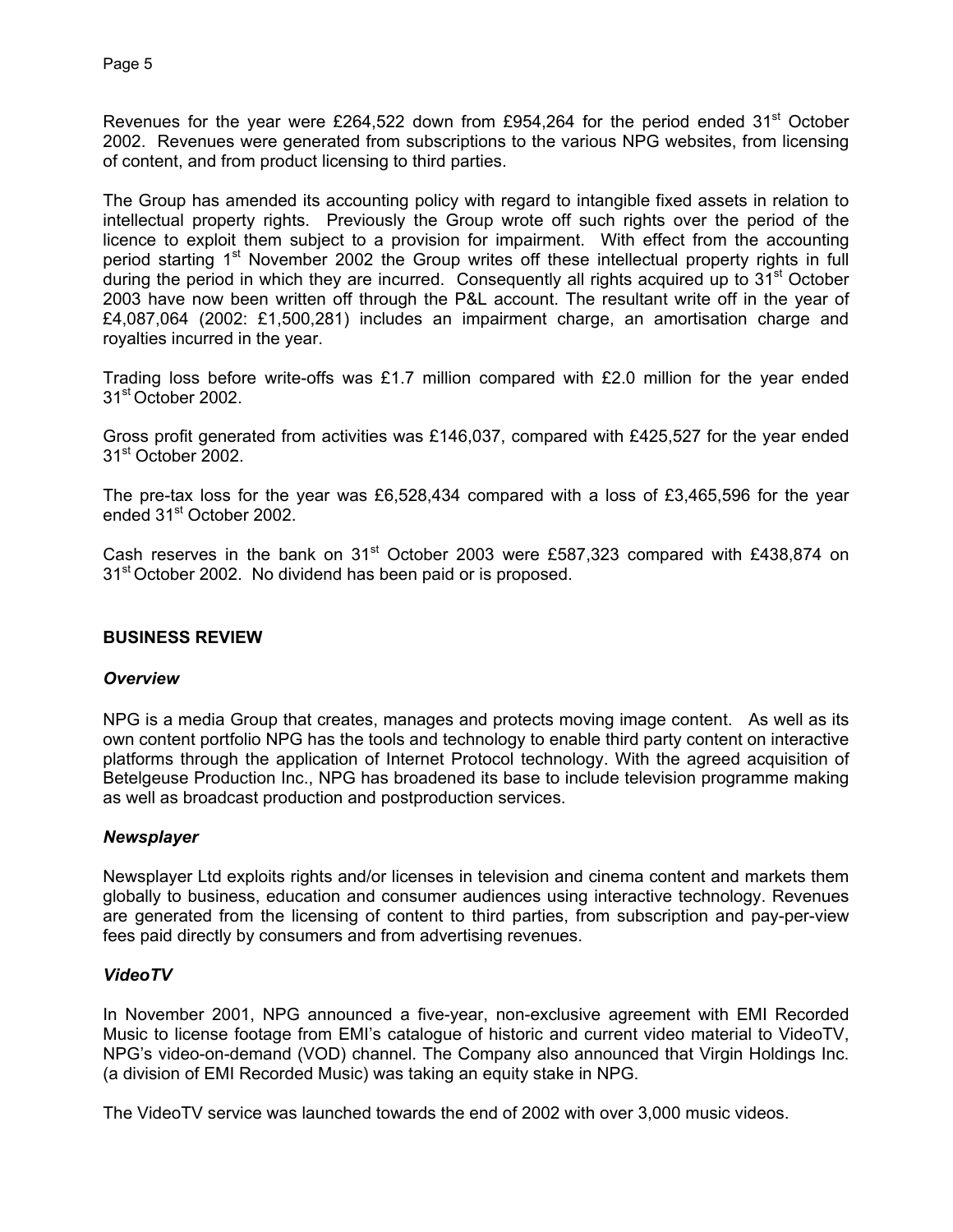# *Screenplayer*

Screenplayer (www.screenplayer.com) provides an additional revenue stream for NPG by offering consumers on a subscription basis, over 600 hours of on-demand programming related to the stars of Hollywood cinema,  $20<sup>th</sup>$  Century musicians and musicals, comedians and other entertainers. The catalogue originates from the archives of Passport International Productions from whom NPG obtained an exclusive 12-year worldwide licence for the programmes in June 2001. NPG pays royalties to Passport International in the amount of 50% of gross revenues received.

## *RSPB Film Collection*

NPG has an agreement with the Royal Society for the Protection of Birds (RSPB) covering both content and distribution and targeting both consumers and professional filmmakers. This agreement has been in place since December 2001.

NPG manages the archives of the RSPB Film Collection to make them easily available, for a licensing fee, to professional programme-makers at [www.rspb.org.uk/films.](http://www.rspb.org.uk/films) The Film Collection is the world's most comprehensive resource for UK and European bird footage. The archive dates back to 1953 and features more than 100 different species of birds.

NPG receives a monthly service fee from RSPB for managing its film collection online and a commission for licensing material to programme makers.

#### *Birdstream*

NPG also offers consumers and educational institutions access to the RSPB Film Collection through its on-demand subscription channel Birdstream. The RSPB supports the marketing of this service in its member publication and receives a 30% share of the £7.95 annual subscription fee.

## *FrostTV*

FrostTV ([www.frost.tv\)](http://www.frost.tv/) is a joint venture between NPG and internationally acclaimed TV interviewer and broadcaster Sir David Frost. NPG has acquired the exclusive rights to hundreds of interviews with leading politicians and celebrities conducted over 40 years, much of which has not been seen since its original screening. Additional programming from Sir David's catalogue has been acquired from other sources including the BBC, which provides the Breakfast with Frost series. The material has been catalogued, tagged and digitised by NPG and can be searched and viewed online at FrostTV. The subscription fee is £25 per annum, but discounted for subscribers to other NPG channels.

The joint venture agreement, which was signed in December 2000, gives NPG exclusive rights to exploit opportunities in both online and off-line syndication. NPG also allows broadcasters and programme makers to license the content for FrostTV online. Further revenue opportunities exist in the post-production of the material, the syndication to third party websites and portals, and the production and sale of DVDs.

The joint venture is structured as a revenue share between NPG and Sir David Frost.

#### *Newsplayer.com*

Newsplayer.com is NPG's original and flagship website. It is a subscription-based VOD channel enabling consumers to search for and stream video and audio clips of major news events around the world since 1896. The content for Newsplayer.com is provided via NPG's 20-year non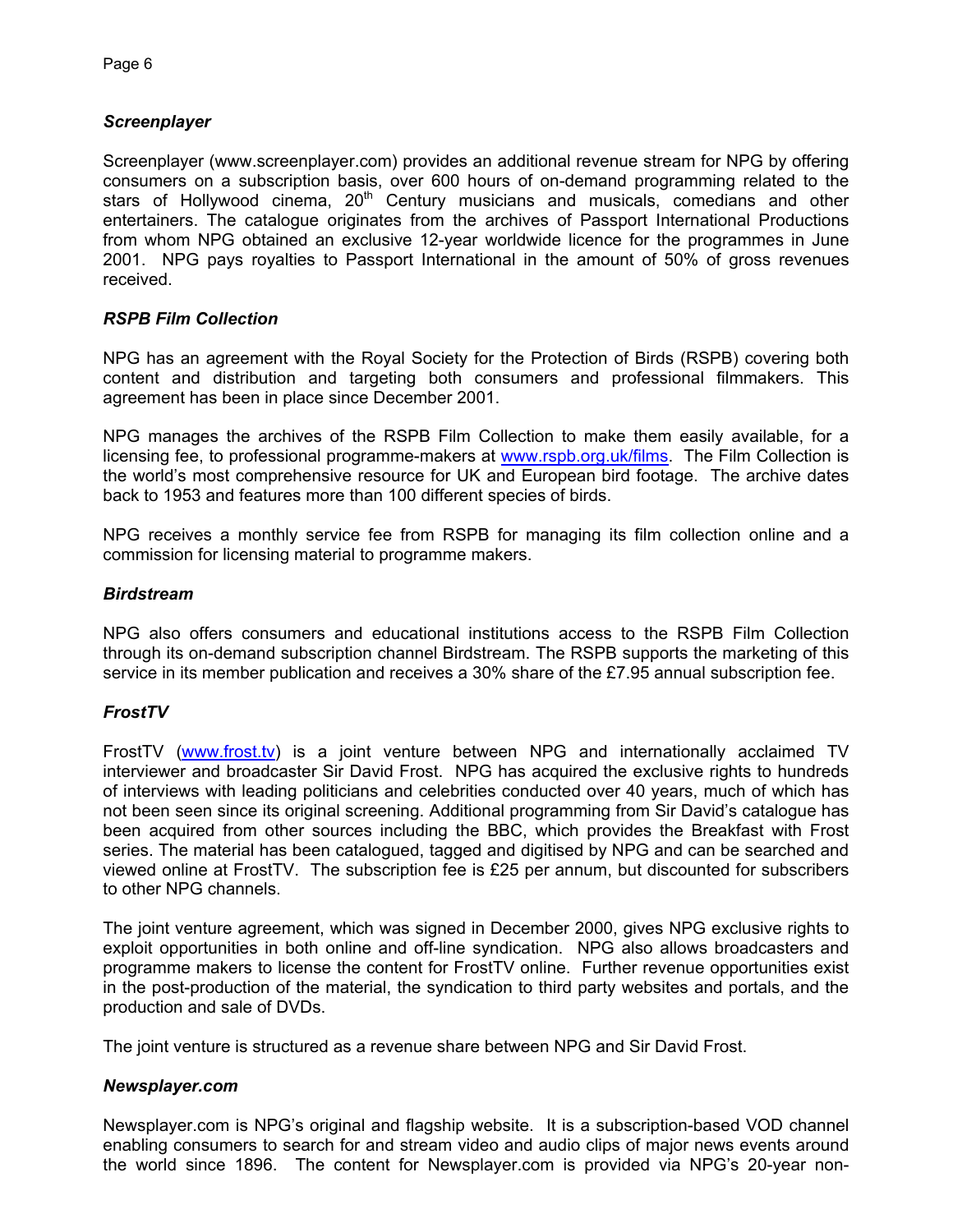exclusive licence (acquired in 1999) to the ITN archives, which include news from ITN, Reuters, French Pathé, Gaumont, Paramount, Empire News, and Visnews.

Whilst all the material on the site is encoded at both narrowband and broadband speeds, it is significant that most of the footage streamed by customers has been over broadband connections. This supports the Directors' belief that the Company is well positioned to benefit from the rapid take up of high speed Internet connections around the world.

## *PureWorldCup*

In February 2002, NPG acquired ten-year worldwide internet rights to 11 hours of World Cup football programming from the North American Institute, Miami.

PureWorldCup ([www.pureworldcup.com\)](http://www.pureworldcup.com/) features 11 post-produced films celebrating the highlights from each World Cup tournament from 1958 to 1998. NPG expects to add highlights from the 2002 tournament in Japan/South Korea to PureWorldCup shortly. This series is available to consumers for on-demand streaming for £9.99 for a three-month subscription.

## *GMS*

New York-based Global Media Services, Inc. ("GMS") generates its revenues by providing customers with a comprehensive portfolio of professional services to enable the exploitation of audio-visual content on the Internet. GMS provides the Group with service-based revenues from activities such as encoding, hosting, content delivery, encryption, distribution, ad insertion, payper-view, syndication, digital rights management, content management, messaging, transaction processing and clearing. GMS eliminates the need for companies to invest and maintain separate content and digital rights management, e-commerce and streaming media delivery systems.

## *Betelgeuse*

Betelgeuse (pronounced "Beetle juice") Productions Inc is an independent programme maker as well as a provider of broadcast production and post-production services for major TV networks, cable channels and advertising agencies. The business is based in central Manhattan, where it has been located for over 20 years. In that time BPI has established itself as a market leader with strong brand values and has won over 50 Emmy awards.

Amongst other shows, BPI produces "Inside the Actors' Studio" for NBC, now in its 9th season and one of the most highly rated programmes on the Bravo channel. The acquisition of BPI further enhances the Group's positioning as a full service, cross platform, digital content business and will provide critical mass, infrastructure and efficiencies for the existing Group activities in the USA. It is expected that GMS will work closely with BPI to develop digital solutions for content management, storage and distribution as well as web based initiatives to add value to traditional broadcast technologies. This collaboration will enable BPI to become a leading provider of Internet Protocol based video-on-demand services to the US television industry alongside its existing focus on creative excellence.

## *FOOTAGE.net*

FOOTAGE.net is the world's leading portal for stock footage. Over 3.5 million searches are conducted annually over the combined online network of databases. NPG acquired the trade and assets of FOOTAGE.net in December 2001 through its US subsidiary NPG Inc.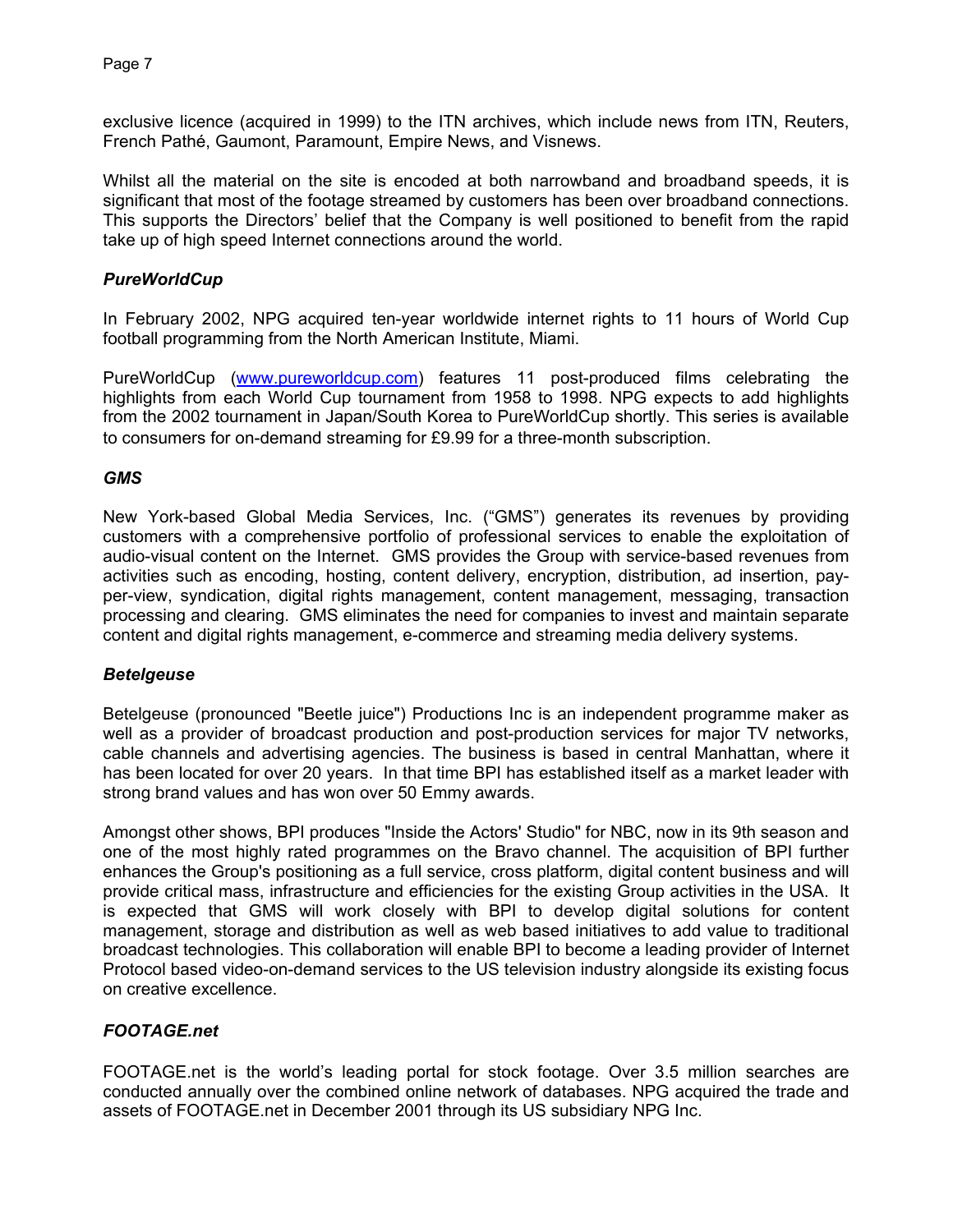FOOTAGE.net creates and maintains databases for dozens of the world's leading stock footage libraries including ABC News, CNN, Action Sports and National Geographic.

The site brings together in one single location millions of clips that can be searched with a single query enabling researchers, advertising agencies and programme makers to find specific footage 24 hours a day, 365 days a year. The database is currently text only, however NPG is currently building an advanced platform to incorporate a video facility within the site, which will enable users to view, select, license and order clips online.

The FOOTAGE.net portal has now positioned NPG to take a leading role in the stock footage industry.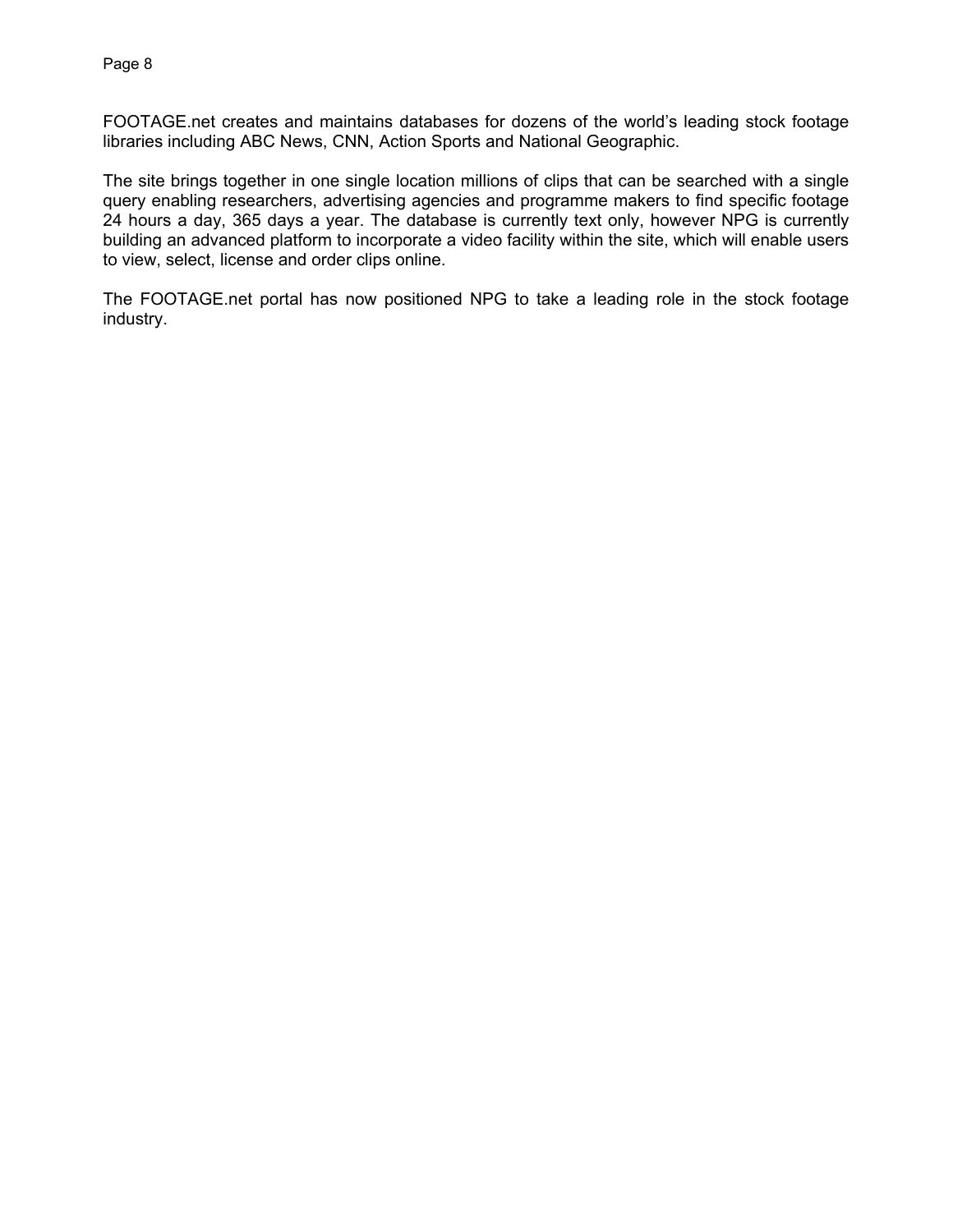# **FINANCIAL RESULTS**

Extract of the unaudited financial information for the year ended 31<sup>st</sup> October 2003 is as follows:

# **Consolidated Profit and Loss account**

|                                                  | <b>Note</b>    |             | Year ended<br>31 <sup>st</sup> Oct 2003<br>(unaudited)<br>£ | <b>Year ended</b><br>31 <sup>st</sup> Oct 2002<br>(audited)<br>£ |
|--------------------------------------------------|----------------|-------------|-------------------------------------------------------------|------------------------------------------------------------------|
|                                                  |                |             |                                                             |                                                                  |
| Turnover                                         | $\overline{2}$ |             |                                                             |                                                                  |
| <b>Existing Operations</b>                       |                | 226,751     |                                                             | 823,792                                                          |
| Acquisitions                                     |                | 37,771      |                                                             | 130,472                                                          |
| Continuing operations                            |                |             | 264,522                                                     | 954,264                                                          |
| Cost of sales                                    |                |             | (118,485)                                                   | (526, 737)                                                       |
| Gross profit                                     |                |             | 146,037                                                     | 427,527                                                          |
| Operating expenses                               |                |             |                                                             |                                                                  |
| Acquisition goodwill<br>amortisation             |                | (65, 359)   |                                                             | (19, 474)                                                        |
| Depreciation                                     |                | (92, 827)   |                                                             | (82,600)                                                         |
| Content write-offs                               | 1              | (4,087,064) |                                                             | (1,500,281)                                                      |
| Prepayment write off<br>Other operating expenses |                | (682, 058)  |                                                             |                                                                  |
|                                                  |                | (1,739,495) | (6,666,803)                                                 | (2,349,623)<br>(3,951,978)                                       |
| <b>Operating loss</b>                            |                |             |                                                             |                                                                  |
| <b>Existing operations</b>                       |                | (6,509,050) |                                                             | (3,442,691)                                                      |
| Acquisitions                                     |                | (11, 716)   |                                                             | (81,760)                                                         |
| Continuing operations                            |                |             | (6,520,766)                                                 | (3,524,451)                                                      |
| Net interest receivable                          |                |             | 7,673                                                       | 59,855                                                           |
| Net interest payable                             |                |             | (15, 341)                                                   |                                                                  |
| Loss on ordinary activities before               |                |             |                                                             |                                                                  |
| taxation                                         |                |             | (6,528,434)                                                 | (3,464,596)                                                      |
| Taxation                                         | 6              |             | 204,269                                                     | (1,000)                                                          |
| Loss on ordinary activities after                |                |             |                                                             |                                                                  |
| taxation                                         |                |             | (6,324,165)                                                 | (3,465,596)                                                      |
|                                                  |                |             |                                                             |                                                                  |
| Loss per ordinary share - basic                  | 3              |             | (7.88p)                                                     | (5.03p)                                                          |
| Loss per ordinary share - diluted                | 3              |             | (6.32p)                                                     | (5.03p)                                                          |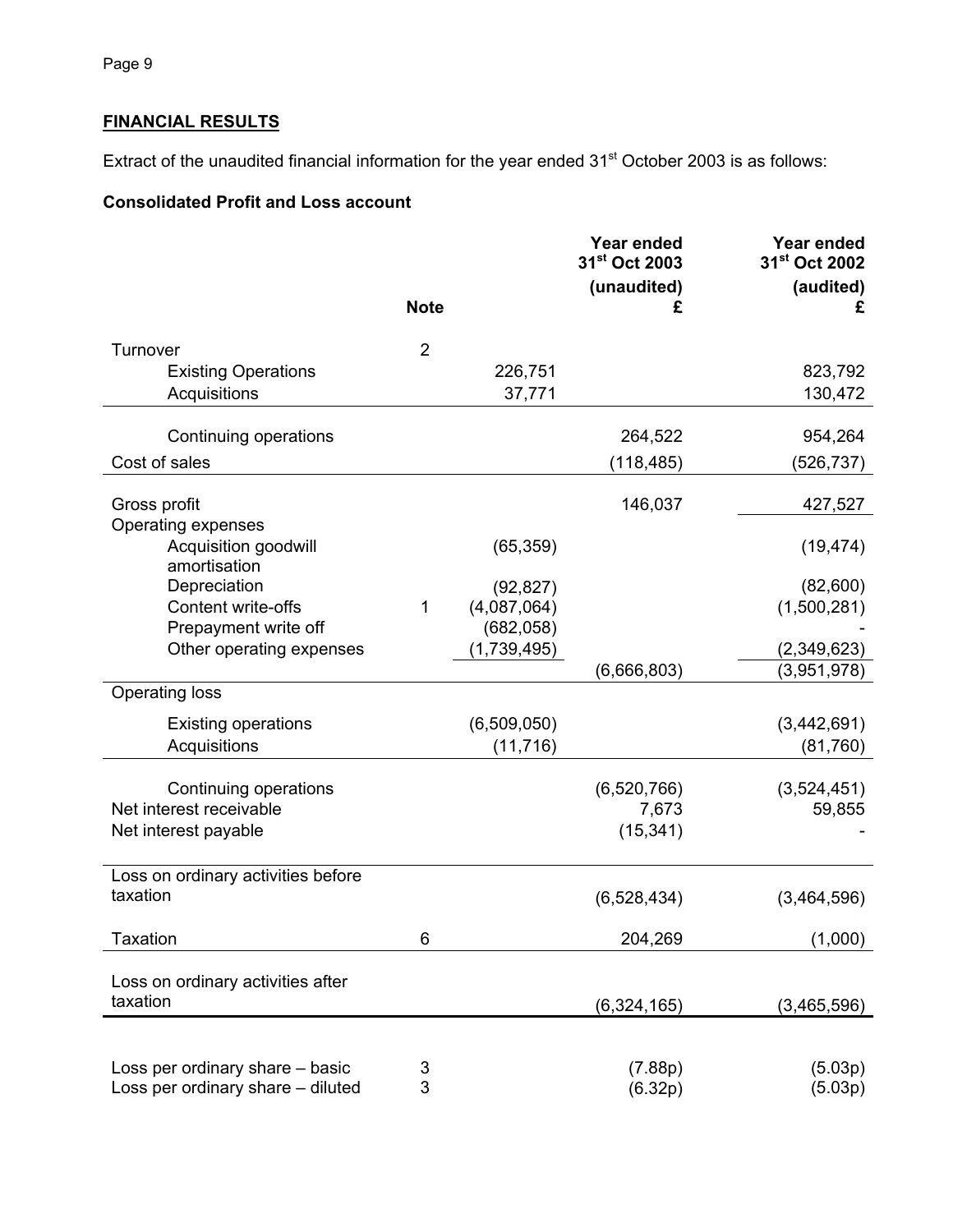# **Statement of Total Recognised Gains and Losses**

|                                      | Year ended<br>31 <sup>st</sup> Oct 2003<br>(unaudited) | Year ended<br>31 <sup>st</sup> Oct 2002<br>(audited) |
|--------------------------------------|--------------------------------------------------------|------------------------------------------------------|
| Loss for the year                    | (6,324,165)                                            | (3,465,596)                                          |
| Currency translation difference      | 16,566                                                 |                                                      |
| Total recognised losses for the year | (6,307,599)                                            | (3,465,596)                                          |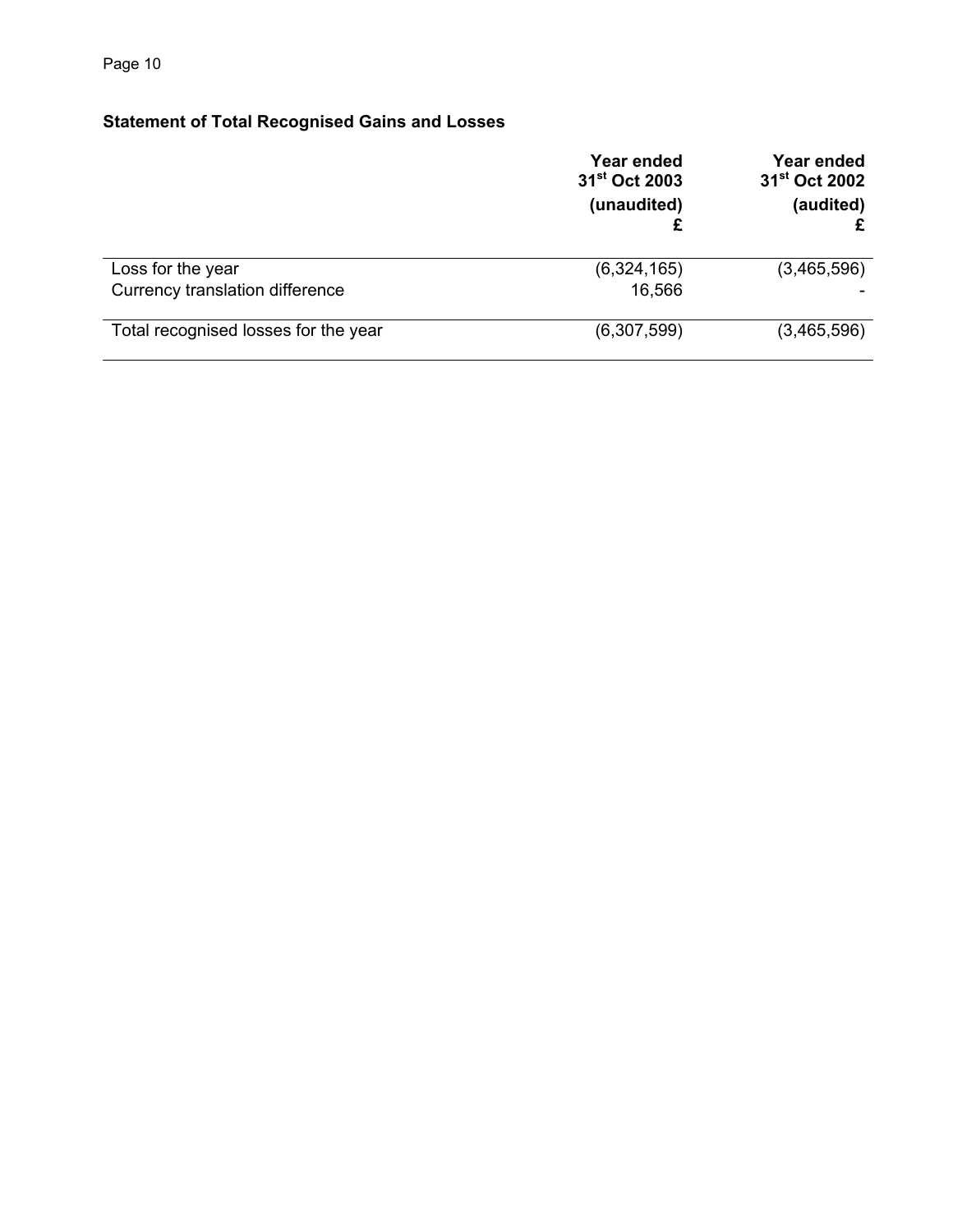# **Consolidated Balance Sheet**

|                                                          |             |         | 31st Oct 2003    | 31 <sup>st</sup> Oct 2002 |                |
|----------------------------------------------------------|-------------|---------|------------------|---------------------------|----------------|
|                                                          | <b>Note</b> | £       | (unaudited)<br>£ | £                         | (audited)<br>£ |
| <b>Fixed assets:</b><br>Intangible assets                |             |         | 3,342,067        |                           | 2,727,455      |
| Tangible assets                                          |             |         | 171,617          |                           | 237,370        |
|                                                          |             |         | 3,513,684        |                           | 2,964,825      |
| <b>Current assets:</b><br><b>Debtors</b>                 |             | 186,595 |                  | 1,067,839                 |                |
| Cash at bank and in hand                                 |             | 587,323 | 773,918          | 438,874                   | 1,506,713      |
| <b>Creditors: amounts falling due</b><br>within one year |             |         | (1,896,570)      |                           | (342, 349)     |
|                                                          |             |         |                  |                           |                |
| Net current (liabilities) / assets                       |             |         | (1, 122, 652)    |                           | 1,164,364      |
| Total assets less current liabilities                    |             |         | 2,391,032        |                           | 4,129,189      |
| Creditors: amounts falling due in<br>more than one year  |             |         | (160,000)        |                           |                |
| <b>Total Net assets</b>                                  |             |         | 2,231,032        |                           | 4,129,189      |
|                                                          |             |         |                  |                           |                |
| <b>Capital and Reserves</b>                              |             |         |                  |                           |                |
|                                                          |             |         | £                |                           | £              |
| Called up share capital                                  | 4           |         | 1,214,624        |                           | 692,688        |
| Shares to be issued                                      |             |         | 1,012,640        |                           |                |
| Share premium account                                    |             |         | 12,775,192       |                           | 11,707,380     |
| Merger reserve                                           |             |         | 1,295,676        |                           | (509, 386)     |
| Profit and loss account                                  |             |         | (14,069,092)     |                           | (7, 761, 493)  |
| <b>Minority Interest</b>                                 |             |         | 1,992            |                           |                |
| <b>Shareholders' funds</b>                               |             |         | 2,231,032        |                           | 4,129,189      |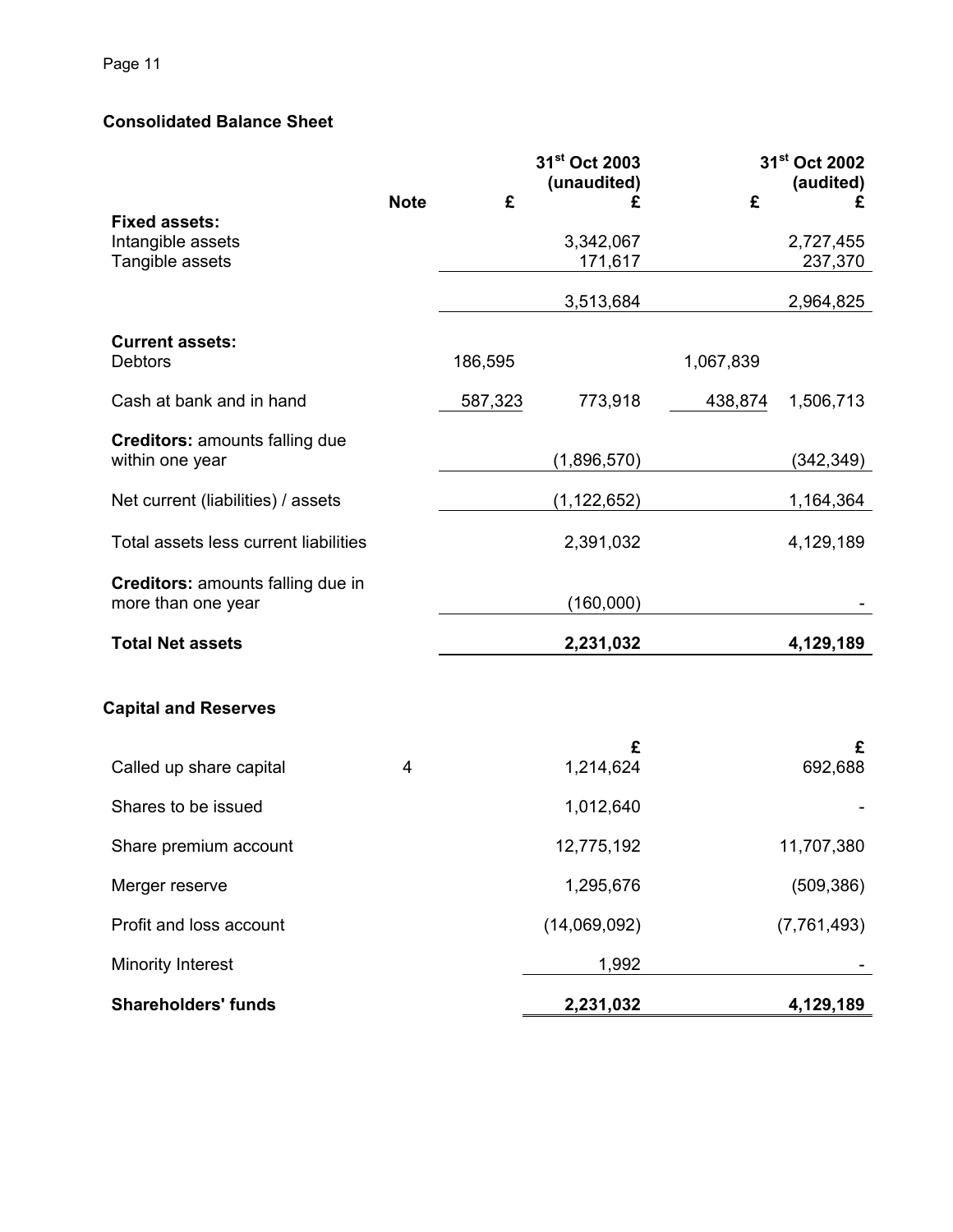# Page 12

# **Consolidated Cash Flow Statement**

|                                                      | <b>Note</b> | Year ended<br>31 <sup>st</sup> Oct 2003<br>(unaudited)<br>£ | Year ended<br>31 <sup>st</sup> Oct 2002<br>(audited)<br>£ |
|------------------------------------------------------|-------------|-------------------------------------------------------------|-----------------------------------------------------------|
| Net cash outflow from operating activities           | 5           | (1,355,300)                                                 | (1,223,993)                                               |
| Returns on investment and servicing of finance       |             | (1,013)                                                     | 59,855                                                    |
| <b>Taxation</b>                                      | 6           | 204,436                                                     | (1,500)                                                   |
| Capital expenditure and financial investment         |             | (76, 922)                                                   | (1,893,015)                                               |
| Acquisition                                          |             | (131, 825)                                                  | (335, 330)                                                |
| <b>Financing:</b><br>Issue of ordinary share capital | 4           | 1,349,073                                                   | 34,636                                                    |
| Issue of loan note                                   |             | 160,000                                                     |                                                           |
|                                                      |             |                                                             |                                                           |
| Increase in cash                                     |             | 148,449                                                     | (3,359,347)                                               |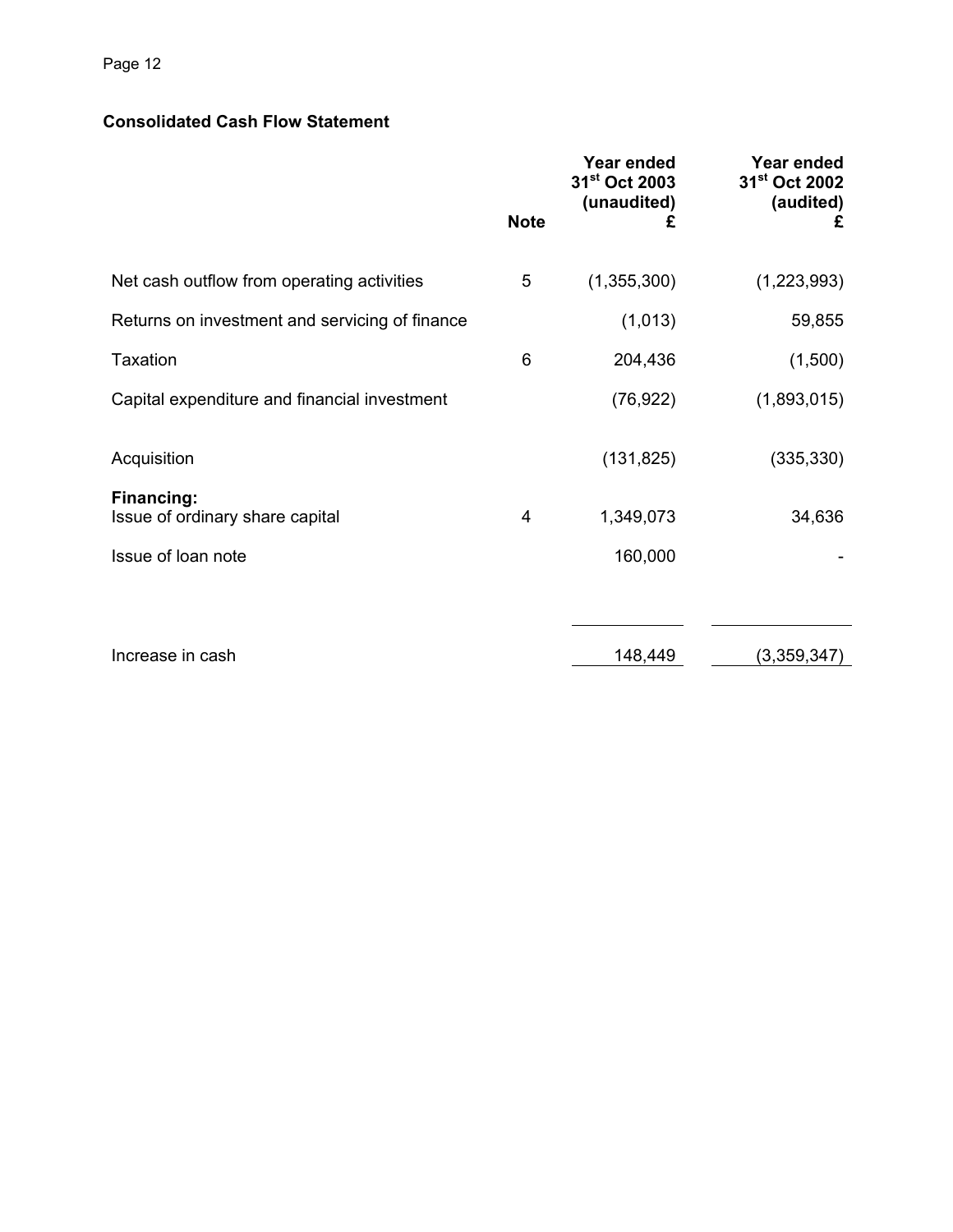#### **Notes to the Financial Highlights**

The results for the year ended 31st October 2003 are unaudited and the comparative results for the year ended  $31<sup>st</sup>$  October 2002 are taken from the group's statutory accounts.

#### **1. Accounting policies**

This statement of the 2003 results has been prepared under the historical cost convention as modified by the revaluation of certain assets and in accordance with applicable accounting standards.

The Group has amended its accounting policy with regard to intangible fixed assets in relation to intellectual property rights. Previously the Group wrote off such rights over the period of the licence to exploit them subject to a provision for impairment. With effect from the accounting period starting 1<sup>st</sup> November 2002 the Group writes off these intellectual property rights in full during the period in which they are incurred. Consequently all rights acquired up to 31<sup>st</sup> October 2003 have now been written off through the P&L account. The resultant write off in the year of £4,087,064 (2002: £1,500,281) includes an impairment charge, an amortisation charge and royalties incurred in the year.

#### **2. Turnover**

Turnover is subscription income for access to web sites and fees from licensing of content and applications.

#### **3. Loss per share**

The calculation of the basic loss per share is based on the average number of 80,225,329 issued ordinary shares (2002: 68,942,343) and on the loss attributable to ordinary shareholders of £6,324,165 (2002: £3,465,596).

The diluted loss per share calculation is based on the average number of issued shares plus the dilutive potential ordinary shares of 19,843,207 (2002:nil).

#### **4. Share Capital**

|                                                                                                       | 31 <sup>st</sup> Oct 2003<br>(unaudited) | 31 <sup>st</sup> Oct 2002<br>(unaudited) |
|-------------------------------------------------------------------------------------------------------|------------------------------------------|------------------------------------------|
| <b>Authorised:</b><br>130,000,000 (2002: 90,000,000) ordinary<br>shares of 1 pence each               | 1,300,000                                | 900,000                                  |
| Allotted, issued and fully paid:<br>121,462,433 (2002: 69,268,797) ordinary<br>shares of 1 pence each | 1,214,624                                | 692,688                                  |

There have been alterations in the issued share capital during the year.

#### **Share movements in year**

3,000,000 Ordinary 1p Shares were issued to Hollinger International Publishing Inc at a price of 5p per share on 1<sup>st</sup> April 2003.